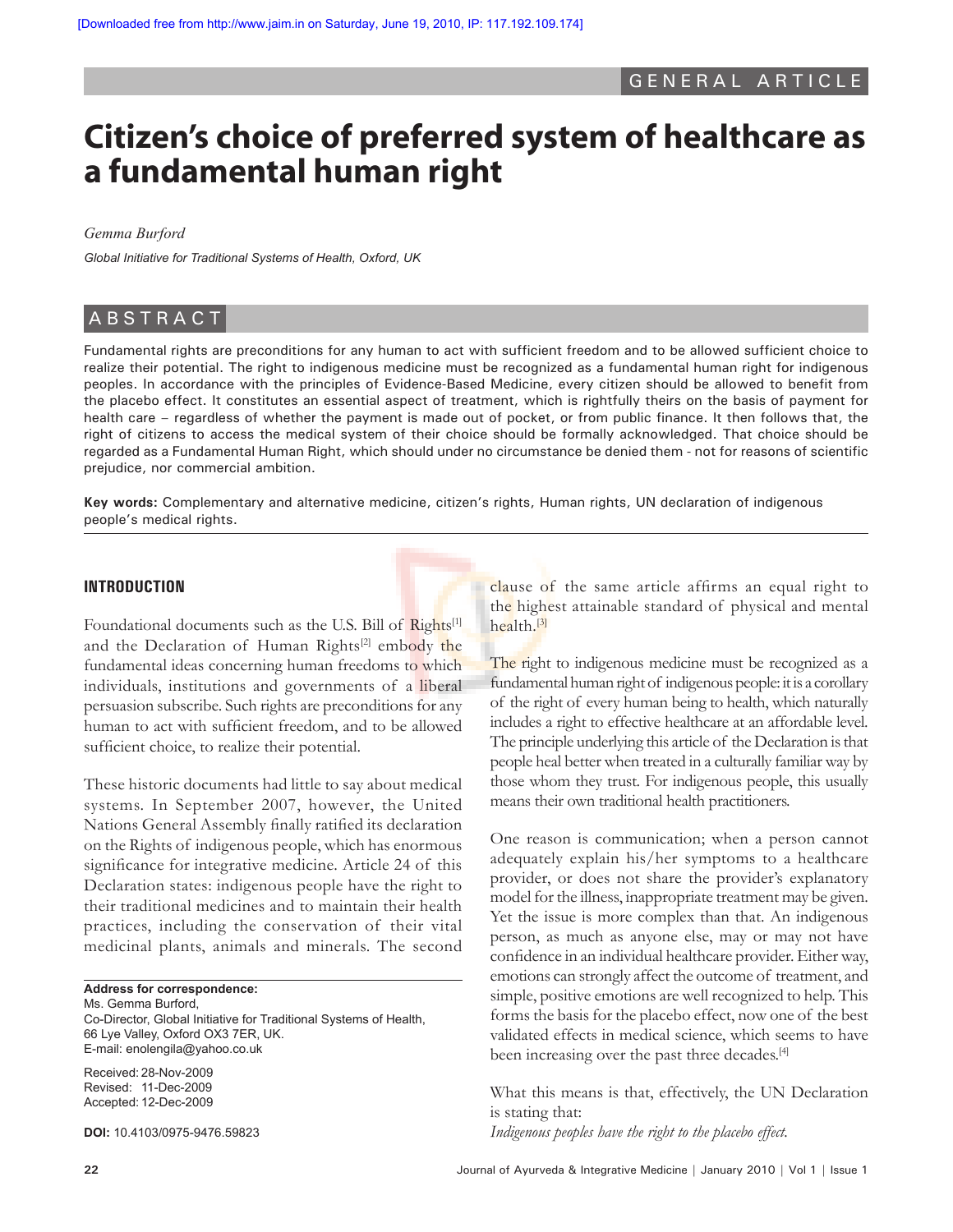#### Burford: Healthcare as human right

It also implies that they also have the right to prevent any nocebo effect being inflicted on them.

### **PLACEBO AND NOCEBO EFFECTS**

More scientific research has verified the placebo effect than any other single form of treatment, as demonstrated by the fact that randomized placebo-controlled trials have become the gold standard for developing new drugs. Placebo effects are accepted beyond doubt, and the proven interactions between the mind, the endocrine system and the immune system have given rise to an entire scientific discipline, that of psycho-neuro-immunology.

Placebo-mediated improvement has been associated with a subconscious conditioned response,[5] as demonstrated by Pavlov in his famous dog experiment. In a Western context, 'previous benefits from taking pills or interacting with a white-coated doctor' could act as a conditioning stimulus, generating a positive physiological response even if the condition being treated is not the same as the previous occasions.[6] Among Indigenous Peoples, previous benefits from interacting with a certain type of practitioner or being in a particular ritual context, such as a sweat lodge or forest retreat, could likewise exert a strong influence on the outcome of the treatment.

In accordance with the principles of evidence-based medicine, every citizen should be allowed to benefit from the placebo effect. It constitutes an essential aspect of treatment, which is rightfully theirs on the basis of payment for healthcare, regardless of whether the payment is made out of pocket, or from public finance.

If a patient is denied the right to visit their healthcare provider of choice, at best they are being denied an optimal placebo effect, and at worst they may suffer serious harm. This is because the human mind is capable of creating far more than a placebo effect. It can also give rise to its converse, a nocebo effect, from the Latin "I will harm". This effect was clearly demonstrated in a study conducted by Hahn,<sup>[7]</sup> in which patients were given sugar water and told that it was an emetic; 80% responded by vomiting. It is understood that if a patient mistrusts their physician, they are liable to experience adverse results. When hospital staff members treat patients as malfunctioning machines, rather than as persons with emotional and spiritual responses, this in itself may generate nocebo effects.

This scenario raises the question: are we going to condemn a large fraction of the public to be treated by systems of medicine that they may inherently mistrust? If we do so, we may be subjecting them not only to a distasteful experience – no one enjoys consulting a person whom they feel cannot solve their problem–but also to one that is detrimental to their health.

## **RIGHTS OF BELIEF**

In the context of asserting the right of Indigenous Peoples to utilize their traditional systems of healthcare, it can also be argued that health-related beliefs are on a par with personal spirituality and religious practices. The fragmented thinking that has emerged over hundreds of years in Western societies, which characterizes 'health', 'spirituality' and 'culture' as distinct fields of human endeavor, is by no means shared by intact indigenous communities. In the latter, wellness is usually understood in a holistic sense, and there may be little or no distinction between practices intended to promote spiritual well-being and those performed to improve physical or mental health; indeed, some traditional practices achieve all three of these goals simultaneously.

If a citizen wishes to participate in non-harmful practices that are in accordance with their personal beliefs, basic precedents state that it is his or her statutory right to be permitted to do so. Thus, nobody is allowed to interfere with religious practices – or, by implication, practices aimed at improving well-being in a holistic sense – on grounds of bigotry, or for any other reason.

In terms of its underlying principles, the UN Declaration can be generalized to other situations: if indigenous peoples have the right to their own systems of traditional healthcare, then displaced persons such as refugees should also have the same right. This does not necessarily imply that their indigenous system of healthcare should be forcibly introduced into the country to which they have been displaced, but if it is already available in that country, and if they are satisfied with it, then no arbitrary action by governments, organizations or individuals should be allowed to deprive them of it. A well-known example of refugees using their own system of medicine is that of Tibetan refugees living in cities such as Bangalore and New York and utilizing Sowa Rigpa, traditional Tibetan medicine.[8]

Refugees are encouraged to learn the local language, find jobs, earn an income and become active members of their adoptive society; but beliefs and preferences such as those operating the placebo effect are more deeply ingrained than language and superficial culture. It would make nonsense of humanitarian principles to deprive refugees of the Right to their system of medicine for financial reasons. Nor can it be denied that this right should extend to children and family groups, those who later join a well-established breadwinner, and so on.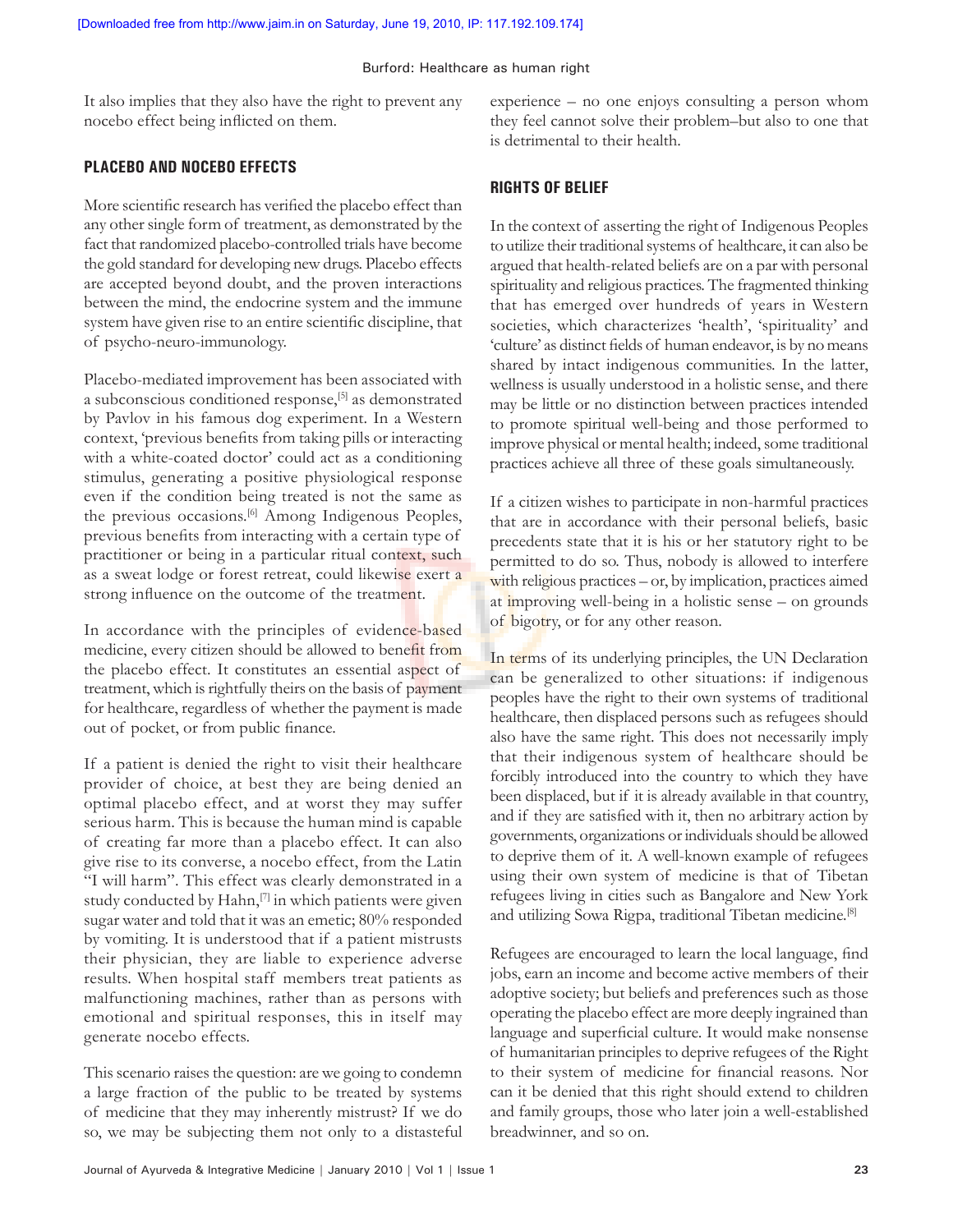#### Burford: Healthcare as human right

From this, it also follows that other kinds of person who move to foreign countries should also be recognized as having the right to benefit from a placebo effect, and to avoid nocebo effects to the extent that is possible. For example, millions of South Asian citizens from Sri Lanka, Nepal, Bangladesh and Pakistan, as well as India, have moved to Europe and America. They should be entitled to their traditional systems of medicine – Ayurveda, Yoga and Naturopathy, Unani, Siddha and Homeopathy (often abbreviated to AYUSH) – if these systems are available through adequately qualified practitioners in the countries where they are now living.

# **GLOBALIZATION OF TRADITIONAL MEDICINE**

The World Health Organization's Global Atlas of Traditional, Complementary and Alternative Medicine<sup>[9]</sup> clearly illustrates the globalization of traditional systems of healthcare. In many industrialized countries, these systems are not only utilized by ethnic minorities from their respective countries of origin, but also accepted or tolerated alongside the formal sector as 'complementary and alternative medicine'. Ayurveda is one example; another is Traditional Chinese Medicine (TCM), which is now available throughout the world.

In the case of codified systems such as TCM and Ayurveda, many millennia of experience have refined their use of herbal medicines to an incredibly powerful extent. A wealth of pre-clinical and clinical studies published in world class journals testify to the effectiveness of traditional systems of healthcare, while a number of governments have already granted official recognition to systems other than biomedicine and even incorporated them into national health services.

Yet, in spite of their advantages, traditional systems of healthcare still have many detractors. Bausell, for example, makes persistent, scientifically bogus claims that they are worthless.<sup>[10]</sup> In light of this, strong public statements are necessary:

"*No system of medicine satisfying patients should be allowed to be abolished*, *or even downgraded*, *simply because of the opinions of scientists or others who have not studied the system in depth*, *and who only understand it in the most superficial terms*."

## **MEDICAL PLURALISM**

It is well recognized that no single system is capable of satisfying all the medical needs of a nation's citizens. As a result, many countries such as India, China, the UK, Australia and the USA have identified a need for multiple systems of medicine to be licensed and regulated, and accept 'medical pluralism' as the norm.

Medical pluralism develops because the public 'votes with its feet' for complementary systems of medicine. This usually results from the failure of biomedicine to find cures for certain chronic diseases, and the accompanying determination of patients and their family members to seek effective treatments that do not produce debilitating side effects. Word of success spreads: competent practitioners of CAM systems giving reliable results gain word-of-mouth reputations, and acquire many patients as a result. In industrialized countries, it has been demonstrated that people with the highest incomes and the highest levels of education often pay out of pocket for the services of CAM practitioners,[11,12] while in non-industrialized countries, herbal and traditional systems of medicine remain the first choice for the majority of the population.[9]

Sizable fractions of such societies require non-biomedical systems of healthcare to be available if their health needs are to be met. These requirements are based on gut instinct, and deeply rooted feelings with which people identify deep inside. A number of governments have already recognized this need of modern societies - hence, medical pluralism - but it is far from being accepted as a fundamental human right. Non-codified systems of medicine such as Aboriginal, First Nations and African traditional health care are rarely accorded the same recognition as the ancient written traditions of China and India.

# **CONCLUSIONS**

Where only biomedical healthcare is made available in a society, a non-negligible fraction of the public is forced to visit practitioners whom they inherently mistrust, thus requiring them to go through an experience that could well be injurious to their health, rather than beneficial. Indeed, that is one of the main reasons why patients opt for systems of CAM – instinctive avoidance of a nocebo-inducing experience.

A state's duty to its citizens is clearly to give them placebo effects, and, as far as possible to avoid giving them nocebo effects.

It then follows that,

The right of citizens to access the medical system of their choice should be formally acknowledged.

That choice should be regarded as a Fundamental Human Right, which should under no circumstance be denied them – not for reasons of scientific prejudice, nor commercial ambition.